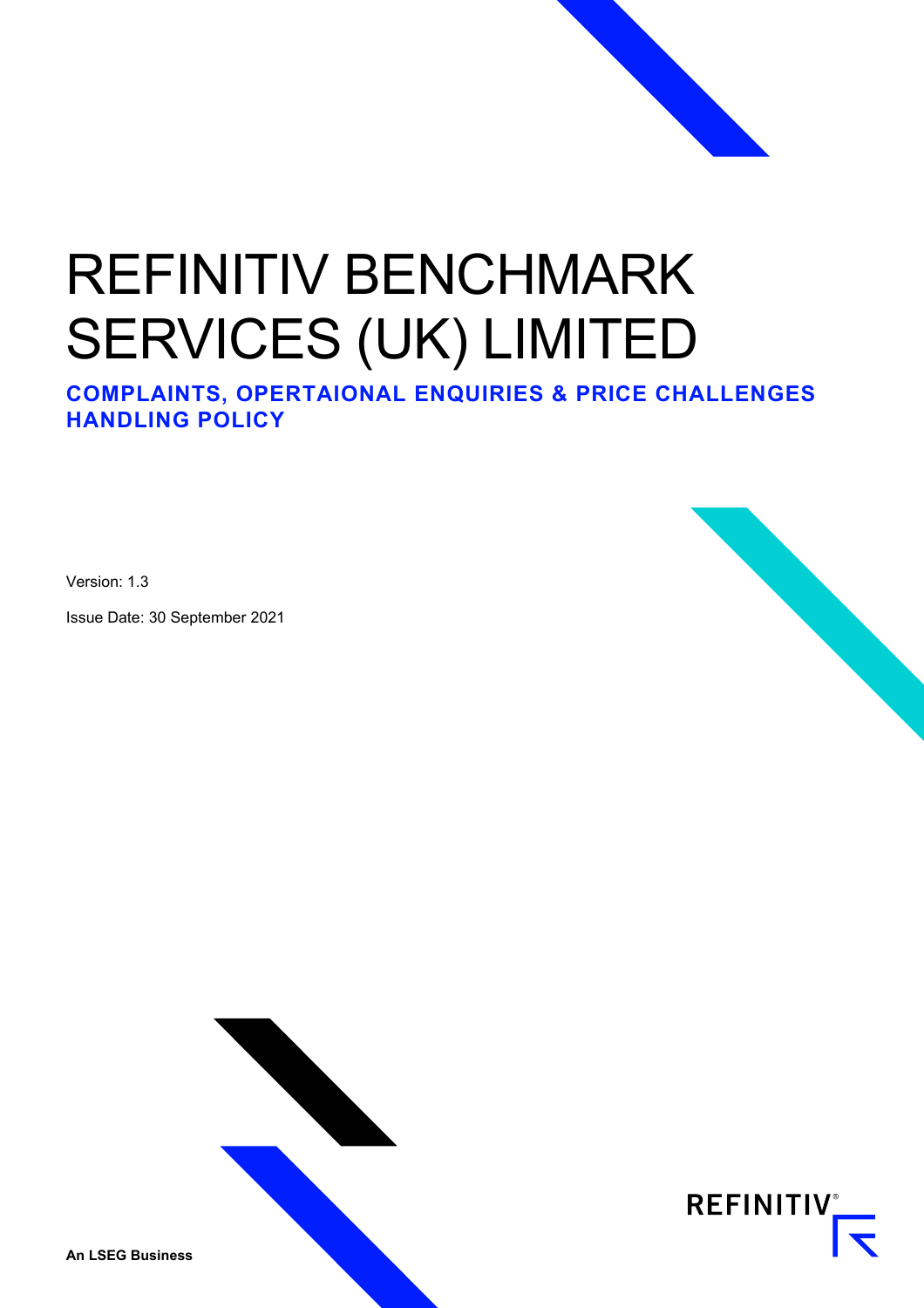# **Contents**

| 1            |     |  |  |  |  |
|--------------|-----|--|--|--|--|
|              | 1.1 |  |  |  |  |
|              | 1.2 |  |  |  |  |
|              | 1.3 |  |  |  |  |
|              | 1.4 |  |  |  |  |
|              | 1.5 |  |  |  |  |
| $\mathbf{2}$ |     |  |  |  |  |
|              | 2.1 |  |  |  |  |
|              | 2.2 |  |  |  |  |
|              | 2.3 |  |  |  |  |
| 3            |     |  |  |  |  |
|              | 3.1 |  |  |  |  |
|              | 3.2 |  |  |  |  |
|              | 3.3 |  |  |  |  |
|              | 3.4 |  |  |  |  |
|              | 3.5 |  |  |  |  |
| 4            |     |  |  |  |  |
|              | 4.1 |  |  |  |  |
| 5            |     |  |  |  |  |
|              | 5.1 |  |  |  |  |
| 6            |     |  |  |  |  |
|              | 6.1 |  |  |  |  |
| 7            |     |  |  |  |  |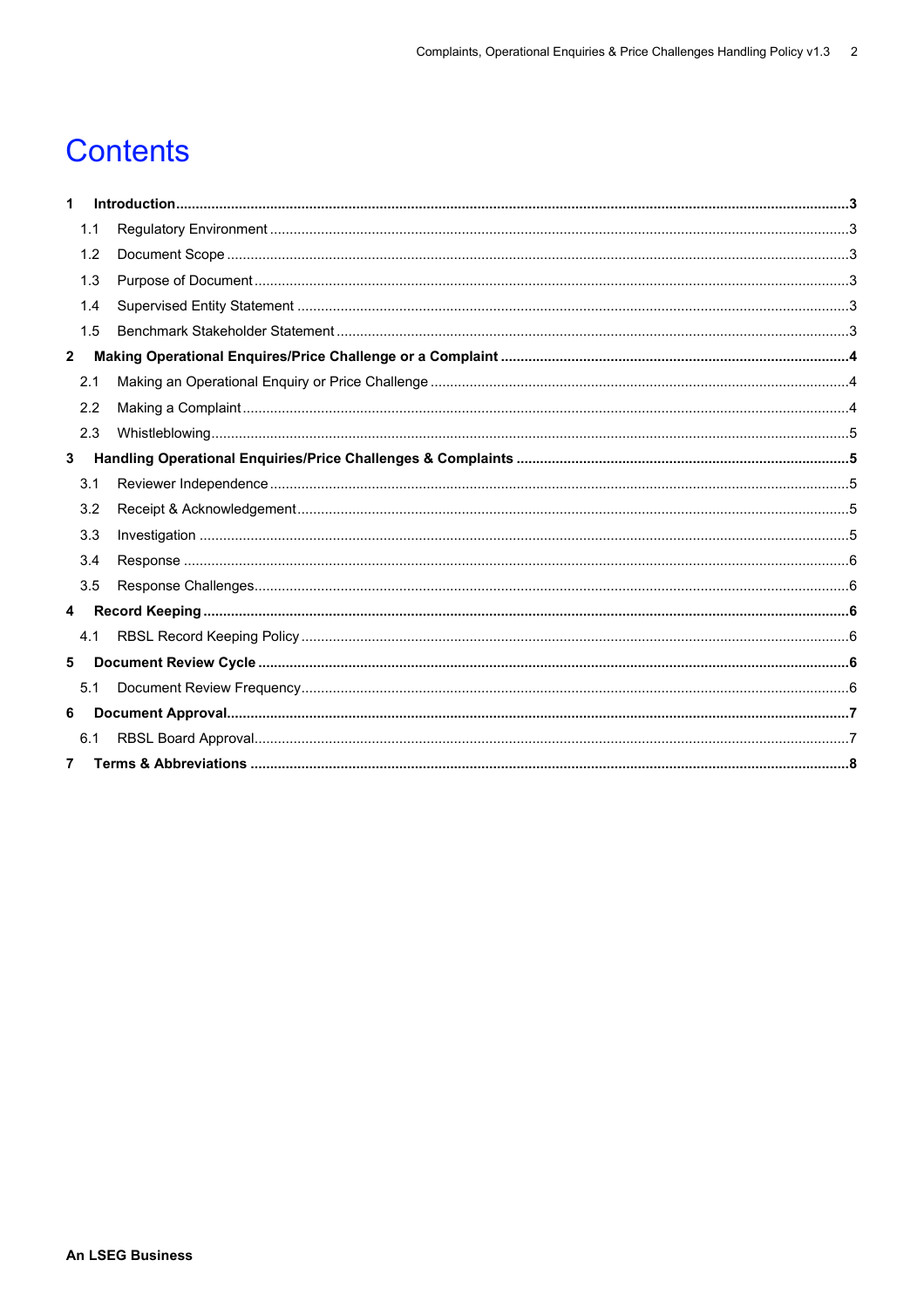# <span id="page-2-0"></span>1 Introduction

### <span id="page-2-1"></span>**1.1 Regulatory Environment**

- 1.1.1 Refinitiv, through its wholly owned subsidiary Refinitiv Benchmark Services (UK) Limited ("RBSL"), administers, calculates and distributes Benchmarks across multiple asset classes across global jurisdictions.
- 1.1.2 RBSL administers a number of Benchmarks in accordance with the relevant obligations of the International Organisation of Securities Commissions ("IOSCO") [Principles for Financial Benchmarks,](https://nam12.safelinks.protection.outlook.com/?url=https%3A%2F%2Fwww.iosco.org%2Flibrary%2Fpubdocs%2Fpdf%2FIOSCOPD415.pdf&data=04%7C01%7Cwendy.trump%40refinitiv.com%7Cda49d3efbdc64a83dbfe08d93653edf3%7C71ad2f6261e244fc9e8586c2827f6de9%7C0%7C0%7C637600556362581431%7CUnknown%7CTWFpbGZsb3d8eyJWIjoiMC4wLjAwMDAiLCJQIjoiV2luMzIiLCJBTiI6Ik1haWwiLCJXVCI6Mn0%3D%7C1000&sdata=pUvlH48DH5SIZlj5h1PrvDyaEsf9KrJTW2E9apfC43s%3D&reserved=0) the UK [Benchmark](https://nam12.safelinks.protection.outlook.com/?url=https%3A%2F%2Feur-lex.europa.eu%2Flegal-content%2FEN%2FTXT%2FPDF%2F%3Furi%3DCELEX%3A32016R1011%26from%3DEN&data=04%7C01%7Cwendy.trump%40refinitiv.com%7Cda49d3efbdc64a83dbfe08d93653edf3%7C71ad2f6261e244fc9e8586c2827f6de9%7C0%7C0%7C637600556362591385%7CUnknown%7CTWFpbGZsb3d8eyJWIjoiMC4wLjAwMDAiLCJQIjoiV2luMzIiLCJBTiI6Ik1haWwiLCJXVCI6Mn0%3D%7C1000&sdata=orry9wUpfjarJJgkCkjUmOQuGlYJX33Lg9E3BTDUOlU%3D&reserved=0)  [Regulation](https://nam12.safelinks.protection.outlook.com/?url=https%3A%2F%2Feur-lex.europa.eu%2Flegal-content%2FEN%2FTXT%2FPDF%2F%3Furi%3DCELEX%3A32016R1011%26from%3DEN&data=04%7C01%7Cwendy.trump%40refinitiv.com%7Cda49d3efbdc64a83dbfe08d93653edf3%7C71ad2f6261e244fc9e8586c2827f6de9%7C0%7C0%7C637600556362591385%7CUnknown%7CTWFpbGZsb3d8eyJWIjoiMC4wLjAwMDAiLCJQIjoiV2luMzIiLCJBTiI6Ik1haWwiLCJXVCI6Mn0%3D%7C1000&sdata=orry9wUpfjarJJgkCkjUmOQuGlYJX33Lg9E3BTDUOlU%3D&reserved=0) ("BMR"), and the Multilateral Instrument 25-102 *Designated Benchmarks and Benchmark Administrators*  ("CSA Rule").
- 1.1.3 RBSL is incorporated in England and Wales and is a wholly owned subsidiary of Reuters Limited ("RL"), itself a wholly owned indirect subsidiary of London Stock Exchange Group plc ("LSEG").
- 1.1.4 RBSL is authorised and regulated in the UK by the Financial Conduct Authority ("FCA"), FCA Reference Number [610678.](https://nam12.safelinks.protection.outlook.com/?url=https%3A%2F%2Fregister.fca.org.uk%2FShPo_FirmDetailsPage%3Fid%3D001b000000NMhY4AAL&data=04%7C01%7Cwendy.trump%40refinitiv.com%7Cda49d3efbdc64a83dbfe08d93653edf3%7C71ad2f6261e244fc9e8586c2827f6de9%7C0%7C0%7C637600556362591385%7CUnknown%7CTWFpbGZsb3d8eyJWIjoiMC4wLjAwMDAiLCJQIjoiV2luMzIiLCJBTiI6Ik1haWwiLCJXVCI6Mn0%3D%7C1000&sdata=MVV6gq8y1waAeaJGNPSEj67N9b%2B7%2BoYhroReZMOoAcs%3D&reserved=0) RBSL is designated and regulated in Canada by the Ontario Securities Commission ("OSC") and the Autorité des marchés financiers ("AMF") on behalf of all members of the Canadian Securities Administrators ("CSA").

### <span id="page-2-2"></span>**1.2 Document Scope**

.

1.2.1 This document is, unless specifically provided otherwise, applicable to Benchmark Families that are categorised as Critical, Significant or Non-significant per the thresholds designated in the BMR, as well as specific benchmark classes such as Regulated-data, Interest Rate and Commodity Benchmarks.

#### <span id="page-2-3"></span>**1.3 Purpose of Document**

- 1.3.1 This document defines the RBSL procedures for receiving, investigating and retaining records of both Benchmark complaints and Benchmark operational enquiries as per the requirements set out in Article 9 of the BMR.
- 1.3.2 RBSL will treat all price challenges and complaints seriously and are committed to responding appropriately and consistently.

### <span id="page-2-4"></span>**1.4 Supervised Entity Statement**

1.4.1 Supervised entities that use a Benchmark are responsible for the production and maintenance of their own robust written plans setting out the actions that they would take in the event that a benchmark materially changes or ceases to be provided.

### <span id="page-2-5"></span>**1.5 Benchmark Stakeholder Statement**

- 1.5.1 Subscribers and other Stakeholders who have financial instruments that reference Administered Benchmarks are responsible for taking steps to make sure that:
	- a) Contracts or other financial instruments that reference an Administered Benchmark have robust fall-back provisions in the event of material changes to, or cessation of, the referenced Benchmark
	- b) Stakeholders, including clients of stakeholders are aware of the possibility that various factors, including external factors beyond the control of the Administrator, might necessitate material changes to a Benchmark.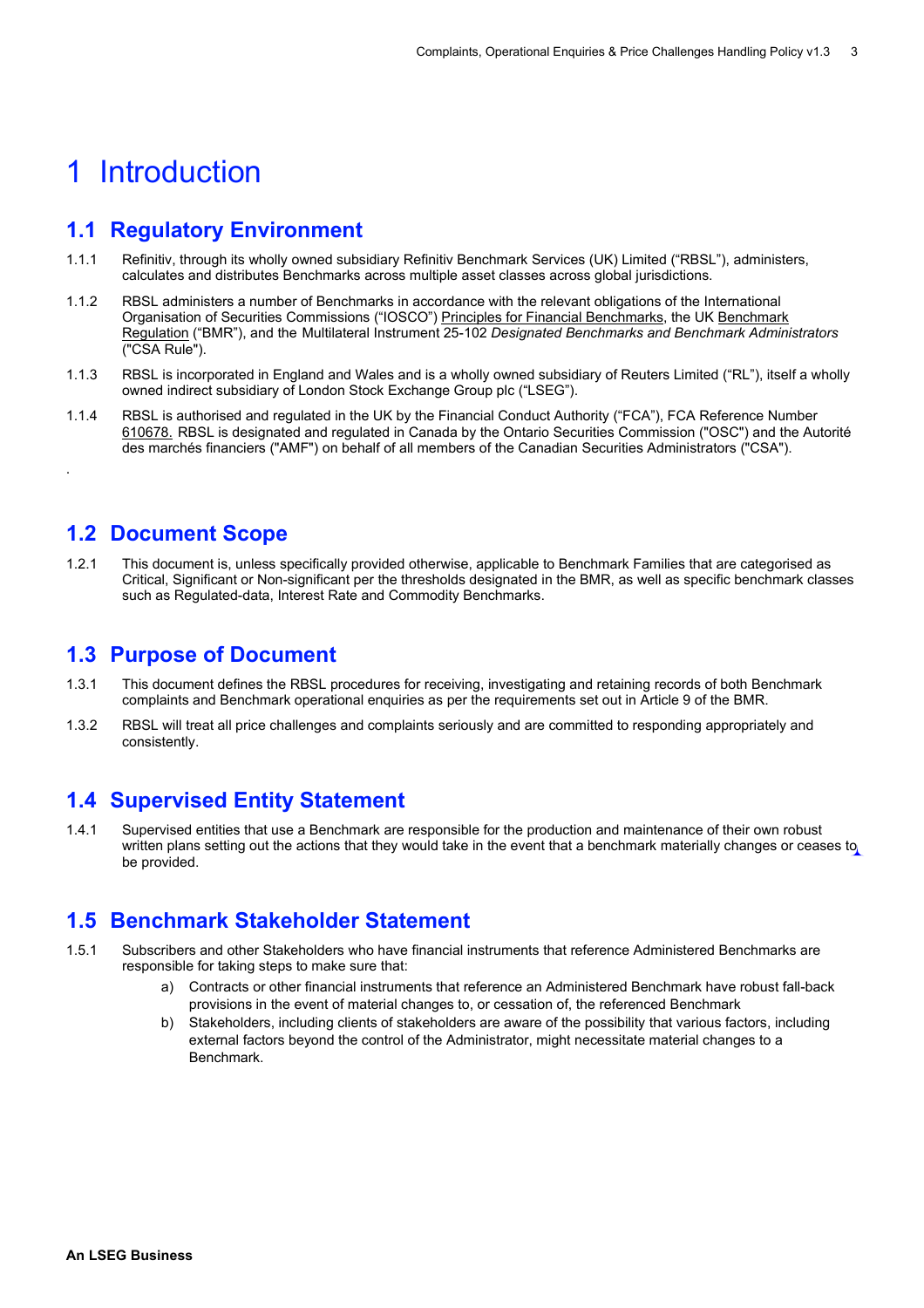# <span id="page-3-0"></span>2 Making Operational Enquires/Price Challenge or a **Complaint**

### <span id="page-3-1"></span>**2.1 Making an Operational Enquiry or Price Challenge**

- 2.1.1 A Price Challenge is a request from a user or a stakeholder to verify and confirm the accuracy of one or more of the published Benchmark rates, inputs to those rates (if publicly available), or whether a specific benchmark determination is representative of market value.
- 2.1.2 An operational enquiry relates to issues that do not meet the definition of a complaint, including but not limited to Benchmark Price Challenges, these treated by RBSL as operational enquiries. However, RBSL may decide to treat an operational enquiry or series of operational enquiries as a formal complaint.
- 2.1.3 Operational enquiries that do not meet the definition of a complaint, must be submitted to Refinitiv Benchmark Operations by e-mail and should contain as much information as possible, including your name, your title, the institution you represent, your e-mail address and telephone number, to enable the operational enquiry to be investigated in a timely manner.
- 2.1.4 The email address to raise *WM/Refinitiv FX Spot & Forwa*rds benchmark related price challenge and operational enquiries is: [wmr.ops@refinitiv.com](mailto:wmr.ops@refinitiv.com)
- 2.1.5 The email address to raise *Core Commodity* benchmark related price challenge and operational enquiries is: [index\\_queries@refinitiv.com](mailto:index_queries@refinitiv.com)
- 2.1.6 The email address to raise *Convertible Indices* related price challenge and operational enquiries is: [CB\\_Index\\_Feedback@refinitiv.com](mailto:CB_Index_Feedback@refinitiv.com)
- 2.1.7 The e-mail address to raise *Tokyo Swap Rate (TSR)* related price challenge and operational enquiries is: asiabenchmarkoperations@refinitiv.com
- 2.1.8 The email address to raise any other benchmark related price challenge and operational enquiries is: [BenchmarkOperations@refinitiv.com](mailto:BenchmarkOperations@refinitiv.com)

### <span id="page-3-2"></span>**2.2 Making a Complaint**

- 2.2.1 A complaint is any expression of formal dissatisfaction made to RBSL on a proposed change to the benchmark determination process, on an application of the methodology in relation to a specific benchmark determination, and on other decisions in relation to the benchmark determination process.
- 2.2.2 Complaints must be submitted to RBSL in writing either by e-mail or by post to Refinitiv Compliance.
- 2.2.3 The submission should contain as much information as possible including, but not limited to: the name of the benchmark, the date/time of the rate(s) in question, the nature of the complaint, the impact (if any) to you or your firm, and the intended outcome of the complaint.
- 2.2.4 Complaints must include your name, your title, the institution you represent, your e-mail address and telephone number, to enable the complaint responded to in a timely manner.
- 2.2.5 The e-mail address to submit Benchmark related complaints is: [FRCompliance@refinitiv.com](mailto:FRCompliance@refinitiv.com) The postal address to submit Benchmark related complaints is:

Refinitiv Benchmark Services (UK) Limited Compliance Department 5 Canada Square Canary Wharf London E14 5AQ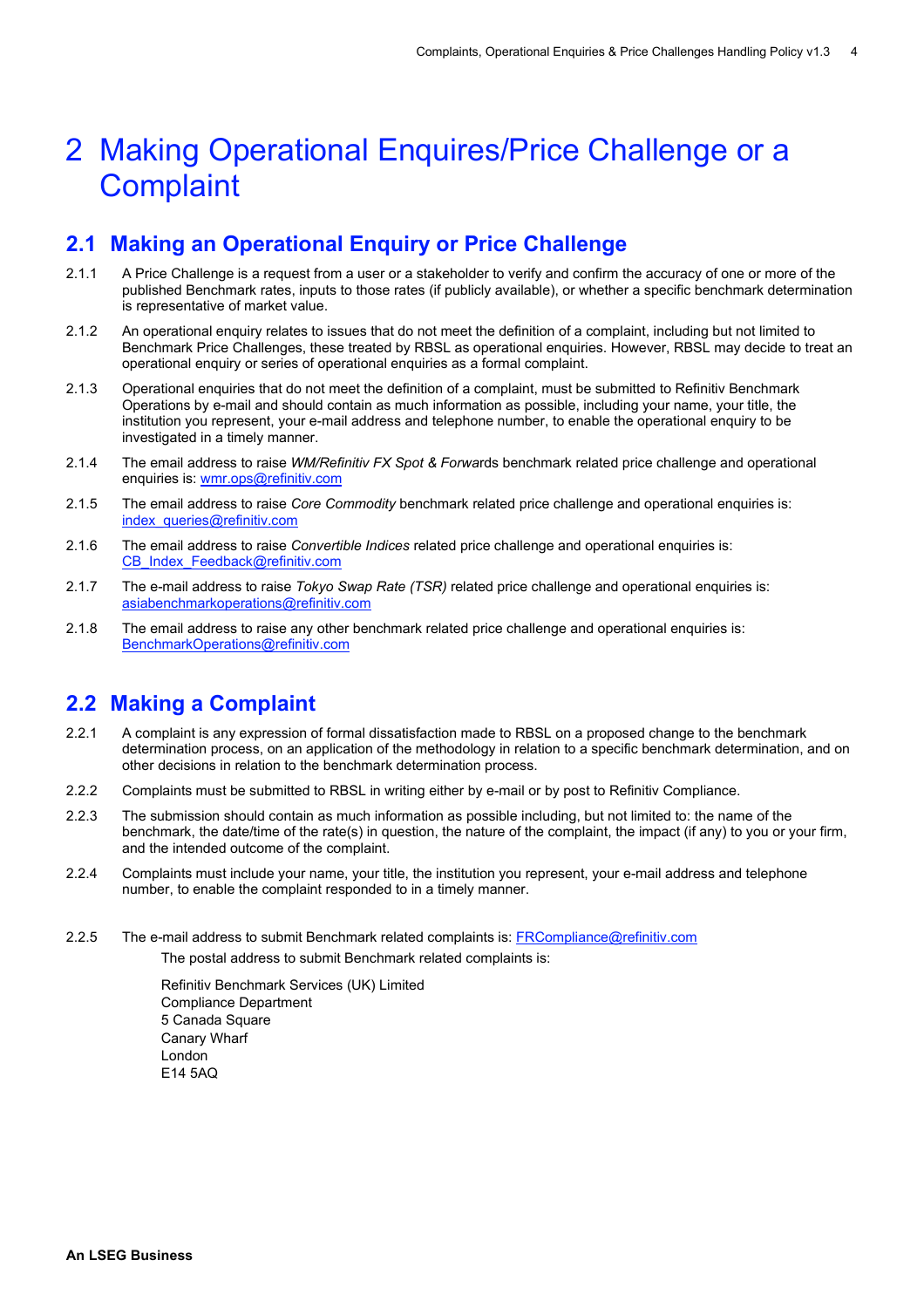#### <span id="page-4-0"></span>**2.3 Whistleblowing**

- 2.3.1 Instances of Whistleblowing Policy are governed by the RBSL Whistleblowing Policy.
- 2.3.2 To report concerns regarding potential or actual instances of market abuse, refer t[o Refinitiv Benchmarks](https://www.refinitiv.com/content/dam/marketing/en_us/documents/policies/whistleblowing-statement-reporting-suspicious-activity.pdf)  [Whistleblowing Statement.](https://www.refinitiv.com/content/dam/marketing/en_us/documents/policies/whistleblowing-statement-reporting-suspicious-activity.pdf)

# <span id="page-4-1"></span>3 Handling Operational Enquiries/Price Challenges & **Complaints**

#### <span id="page-4-2"></span>**3.1 Reviewer Independence**

- 3.1.1 Reviews will be managed independently of any personnel who may have been involved in the subject-matter of the complaint or operational enquiry.
- 3.1.2 Operational Enquiries, including Price Challenges, will be managed by a member of the Refinitiv Operations team.
- 3.1.3 Complaints will be managed by an independent member of the Refinitiv Compliance team.

### <span id="page-4-3"></span>**3.2 Receipt & Acknowledgement**

3.2.1 On receipt of a complaint or operational enquiry, Refinitiv Compliance or RBSL will send a prompt written acknowledgement and provide status updates as the case progresses to resolution.

#### <span id="page-4-4"></span>**3.3 Investigation**

- 3.3.1 This procedure is designed to ensure that investigations of complaints are conducted by Refinitiv Compliance in a timely and fair manner and that the outcome of the investigation is communicated within a reasonable period of time.
- 3.3.2 Investigations of operational issues are conducted by Refinitiv Benchmark Operations, and in consultation with Refinitiv Compliance (where relevant), in a timely and fair manner and that the outcome of the investigation is communicated within a reasonable period of time.
- 3.3.3 The investigation shall be conducted competently, diligently and impartially, obtaining additional information as necessary.
- 3.3.4 The investigation shall assess fairly, consistently and promptly:
	- a) the subject matter;
	- b) if a complaint should be upheld or if an operational enquiry is credible;
	- c) the action that may be appropriate.
- 3.3.5 The investigation may involve a consultation with relevant subject matter experts to ensure the investigation is handled fairly and with all relevant facts.
- 3.3.6 Refinitiv Compliance may escalate complaints, if considered appropriate, to the RBSL Board and/or the relevant benchmark Oversight Committee.
- 3.3.7 RBSL will perform remedial action, as appropriate.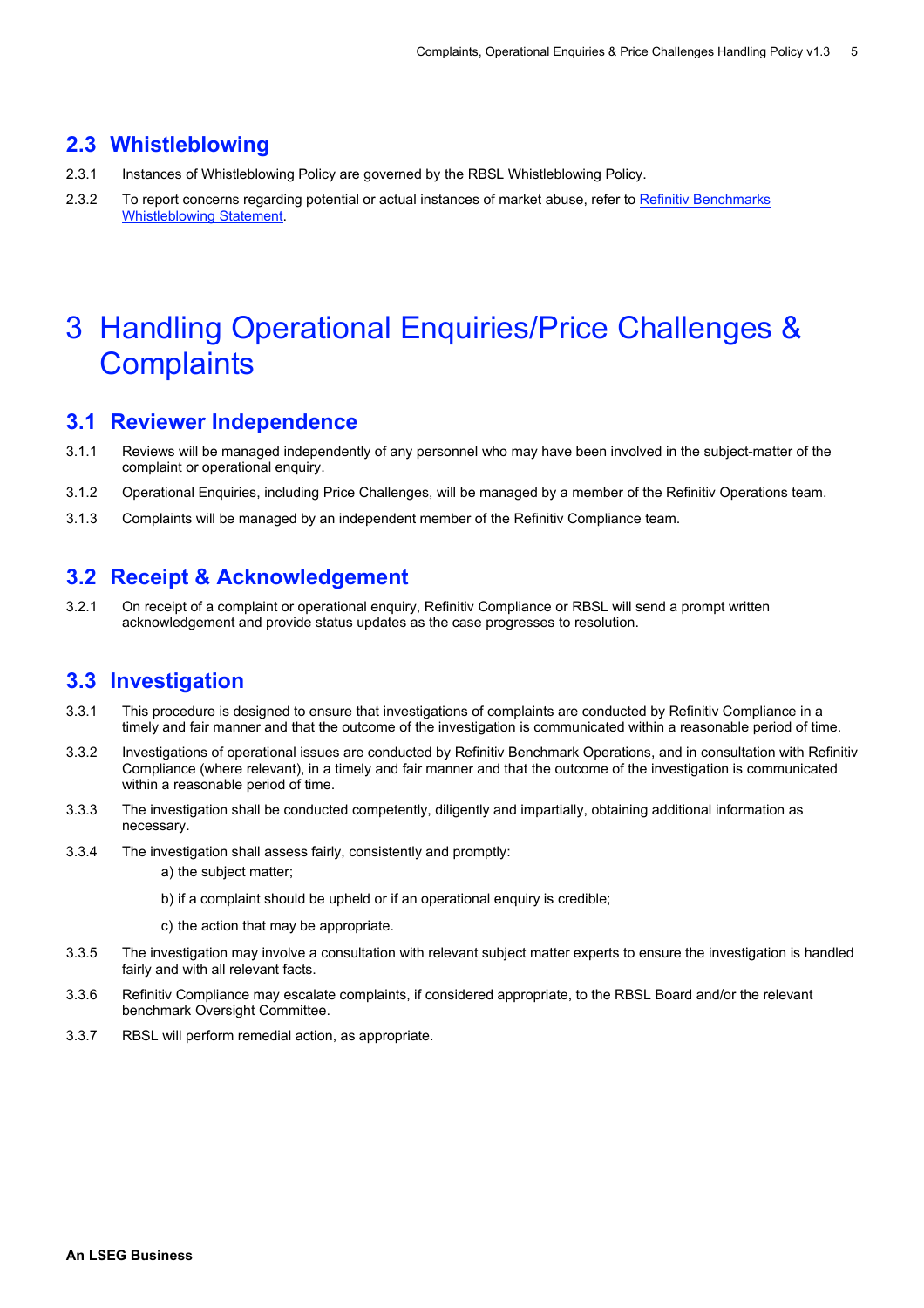#### <span id="page-5-0"></span>**3.4 Response**

- 3.4.1 The complaint or operational inquiry, including the outcome of the investigation, and, if appropriate, details of any proposed remedial action, shall be addressed and responded to in a timely manner and explained in a way that is fair, clear and not misleading.
- 3.4.2 A full written response will be provided by RBSL within eight weeks of receiving the complaint.
- 3.4.3 If the response includes an apology, this will be: 1. After input on wording from Refinitiv Legal; and 2. Without admission or acceptance of any RBSL liability.
- 3.4.4 RBSL will ensure that any remedial action is conducted, if appropriate.
- 3.4.5 A Complaint will be deemed as resolved or settled where RBSL has sent in writing a Final Response and/or further clarifications on the Final Response to the Complainant.

### <span id="page-5-1"></span>**3.5 Response Challenges**

- 3.5.1 The RBSL response can be challenged using the "making a complaint" or "making an operational enquiry" contacts contained in this document. Response challenge reviews will be conducted by Refinitiv Compliance and a RBSL Director.
- 3.5.2 If the complaint or operational enquiry remains unresolved, this may be escalated to the RBSL Board and/or the relevant Benchmark Oversight Committee.
- 3.5.3 If no challenge is received within four weeks of RBSL's Final Response, the matter will be deemed closed.

# <span id="page-5-2"></span>4 Record Keeping

#### <span id="page-5-3"></span>**4.1 RBSL Record Keeping Policy**

- 4.1.1 RBSL must maintain relevant records in accordance with the RBSL Records Keeping Policy.
- 4.1.2 The RBSL Records Keeping Policy states that all documents related to a complaint, including those emails or letters submitted by a complainant to the appropriate channels as per Section 2.1 of this policy, shall be kept for a minimum period of seven years on restricted and secure servers used by RBSL.

# <span id="page-5-4"></span>5 Document Review Cycle

#### <span id="page-5-5"></span>**5.1 Document Review Frequency**

- 5.1.1 This document must be reviewed on an annual or ad hoc basis to ensure it remains appropriate and consistent with industry standards.
- 5.1.2 The document will also be reviewed each time there is a change in the regulatory environment and in the event of business changes.
- 5.1.3 The RBSL Board are responsible for approving new versions of this document.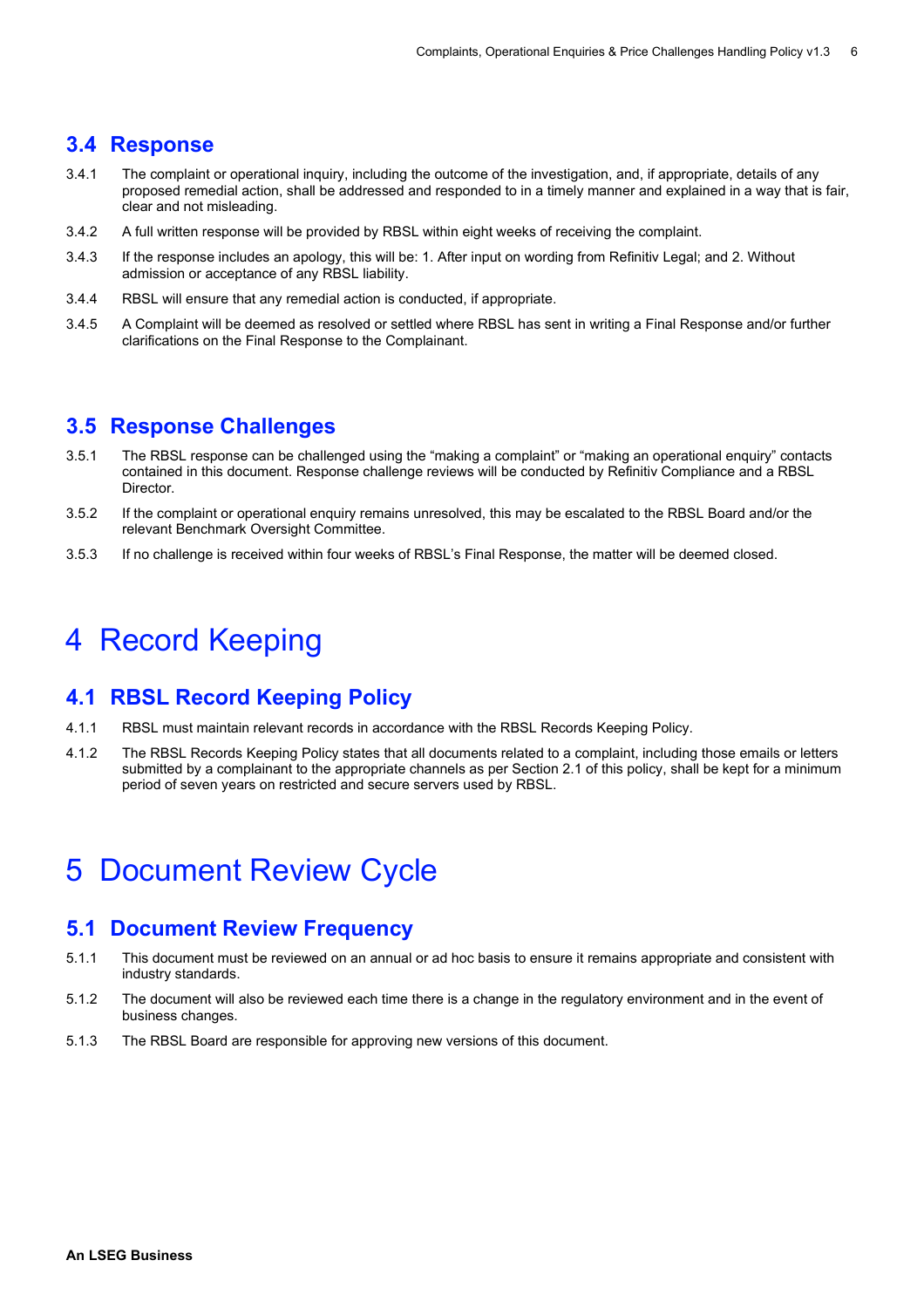# <span id="page-6-0"></span>6 Document Approval

## <span id="page-6-1"></span>**6.1 RBSL Board Approval**

- 6.1.1 The document will also be reviewed each time there is a change in the regulatory environment and in the event of business changes.
- 6.1.2 The RBSL Board are responsible for approving new versions of this document.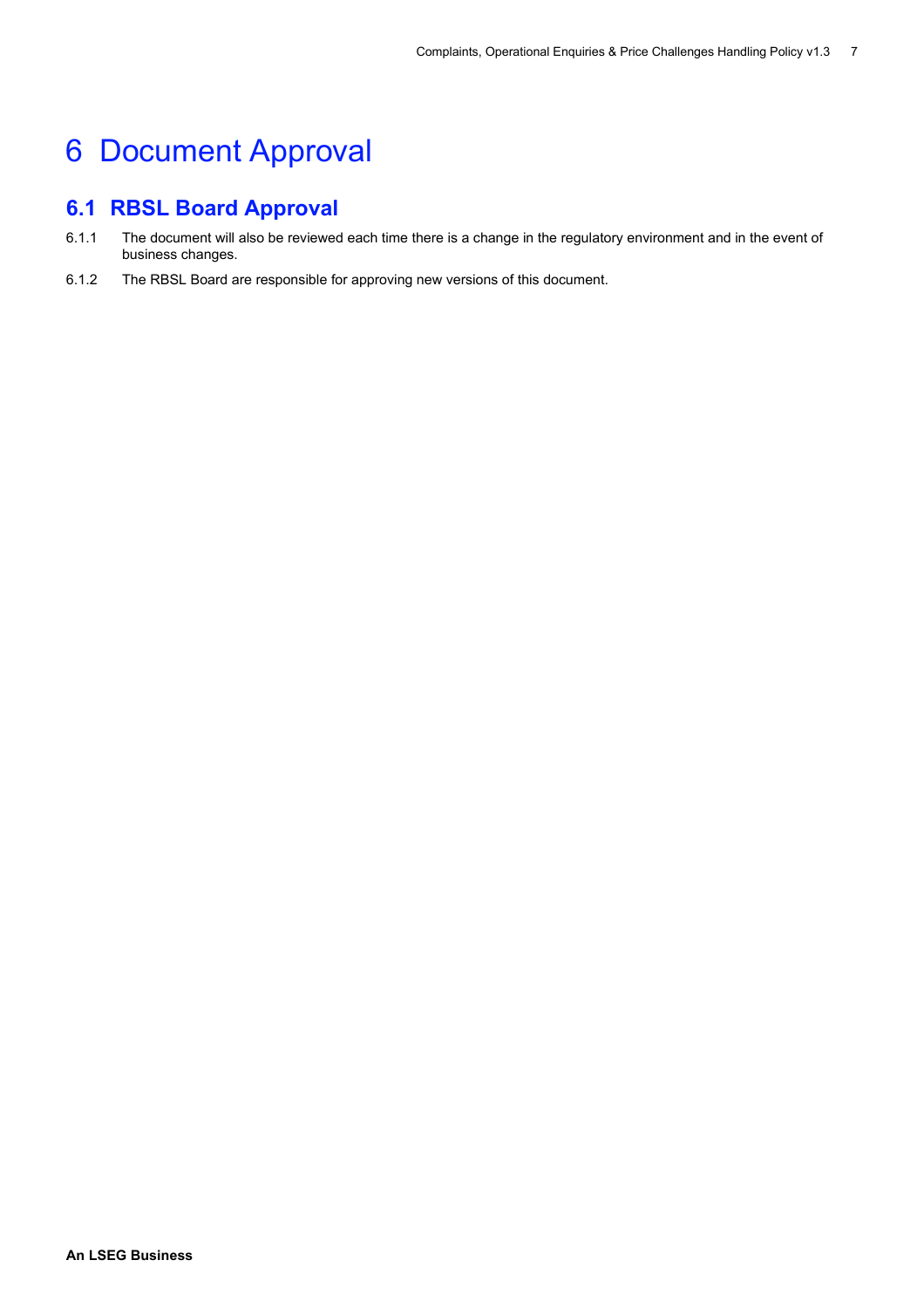# <span id="page-7-0"></span>7 Terms & Abbreviations

For the purposes of this document, the following capitalized terms and abbreviations shall, unless specifically provided otherwise, have the meanings set out in the Table of Definitions and Abbreviations below

| Term                                | <b>Definition</b>                                                                                                                                                                                                                                                                                                                                                                                      |
|-------------------------------------|--------------------------------------------------------------------------------------------------------------------------------------------------------------------------------------------------------------------------------------------------------------------------------------------------------------------------------------------------------------------------------------------------------|
| Administration                      | includes all stages and processes involved in the production and dissemination of a                                                                                                                                                                                                                                                                                                                    |
|                                     | Benchmark, including:                                                                                                                                                                                                                                                                                                                                                                                  |
|                                     | Collecting, analysing and/or processing information or expressions of opinion for the<br>a)                                                                                                                                                                                                                                                                                                            |
|                                     | purposes of the determination of a Benchmark;                                                                                                                                                                                                                                                                                                                                                          |
|                                     | Determining a Benchmark through the application of a formula or another method of<br>b)                                                                                                                                                                                                                                                                                                                |
|                                     | calculating theinformation or expressions of opinions provided for that purpose; and                                                                                                                                                                                                                                                                                                                   |
|                                     | Dissemination to users, including any review, adjustment and modification to this process.                                                                                                                                                                                                                                                                                                             |
| Administrator                       | means the legal person having control over the Provision of a Benchmark, RBSL.                                                                                                                                                                                                                                                                                                                         |
| <b>AMF</b>                          | Autorité des marchés financiers                                                                                                                                                                                                                                                                                                                                                                        |
| Benchmark                           | means any index by reference to which the amount payable under a financial instrument or a<br>financial contract, or the value of a financial instrument, is determined, or an index that is used to<br>measure the performance of an investment fund with the purpose of tracking the return of such<br>index or of defining the asset allocation of a portfolio or of computing the performance fees |
| <b>Benchmark Administrator</b>      | See Administrator                                                                                                                                                                                                                                                                                                                                                                                      |
| <b>BMR</b>                          | <b>UK Benchmark Regulation</b>                                                                                                                                                                                                                                                                                                                                                                         |
| <b>Commodity Benchmark</b>          | means a Benchmark that fulfils the conditions laid down in Article 3(23) of the BMR                                                                                                                                                                                                                                                                                                                    |
| <b>Critical Benchmark</b>           | means a benchmark other than a regulated-data benchmark that fulfils any of the conditions laid<br>down inArticle 20(1) of the BMR and which is on the list established by the Commission                                                                                                                                                                                                              |
| CSA                                 | <b>Canadian Securities Administrators</b>                                                                                                                                                                                                                                                                                                                                                              |
| <b>EU</b>                           | European Union                                                                                                                                                                                                                                                                                                                                                                                         |
| Family of Benchmarks                | means a group of benchmarks provided by the same administrator and determined from input<br>data of thesame nature which provides specific measures of the same or similar market or<br>economic reality                                                                                                                                                                                               |
| <b>FCA</b>                          | <b>Financial Conduct Authority</b>                                                                                                                                                                                                                                                                                                                                                                     |
| Interest Rate Benchmark             | means a benchmark which is determined on the basis of the rate at which banks may lend to, or<br>borrowfrom, other banks, or agents other than banks, in the money market                                                                                                                                                                                                                              |
| <b>IOSCO</b>                        | International Organization of Securities Commissions                                                                                                                                                                                                                                                                                                                                                   |
| Non-Significant<br><b>Benchmark</b> | means a benchmark that does not fulfil the conditions laid down in Articles 20(1) and 24(1) of the<br><b>BMR</b>                                                                                                                                                                                                                                                                                       |
| <b>OSC</b>                          | <b>Ontario Securities Commission</b>                                                                                                                                                                                                                                                                                                                                                                   |
| Policy                              | means this Policy                                                                                                                                                                                                                                                                                                                                                                                      |
| Regulated-data<br><b>Benchmark</b>  | means a benchmark determined by the application of a formula defined in Article 3(24) of the BMR                                                                                                                                                                                                                                                                                                       |
| <b>Regulatory Authority</b>         | means a governmental or statutory body (not being a Self-Regulatory Organization) with<br>responsibility forsecurities and/or commodities and futures regulation                                                                                                                                                                                                                                       |
| <b>Significant Benchmark</b>        | means a benchmark that fulfils the conditions laid down in Article 24(1) of the BMR                                                                                                                                                                                                                                                                                                                    |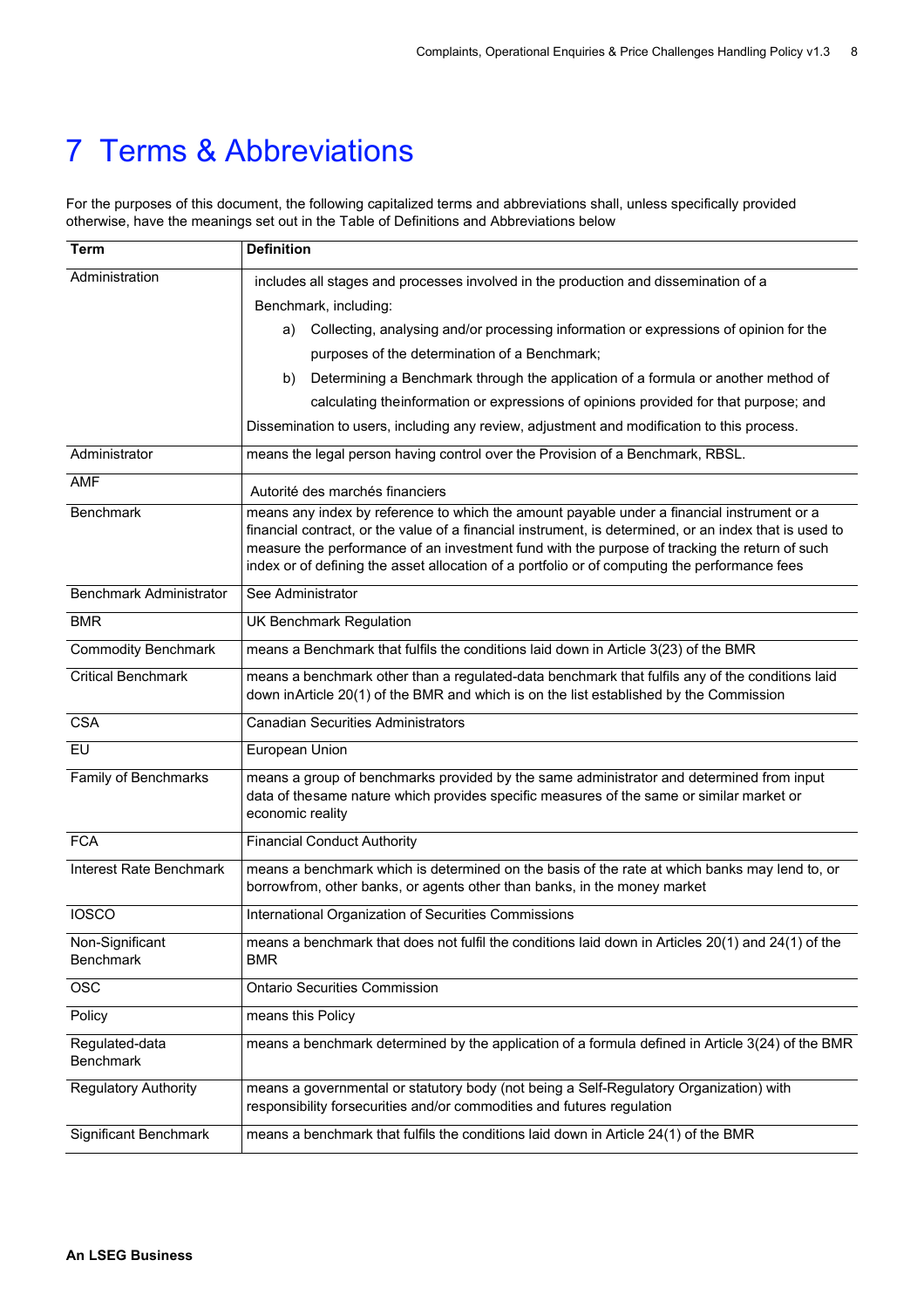| <b>Supervised Entity</b> | means an entity that fulfils the conditions laid down in Article 3(17) of the BMR |
|--------------------------|-----------------------------------------------------------------------------------|
| <b>RBSL</b>              | Refinitiv Benchmark Services (UK) Limited                                         |